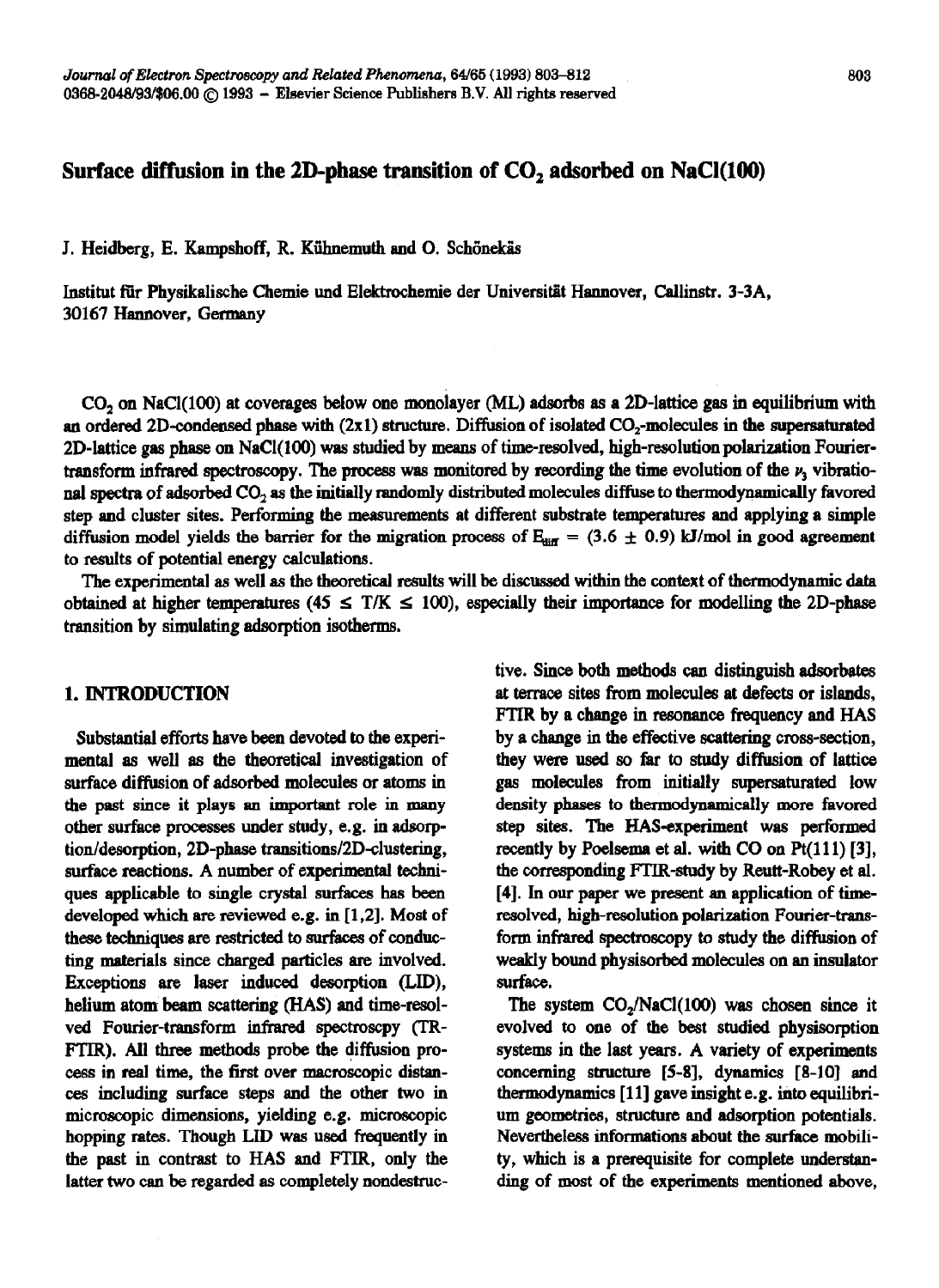were not available. Especially the investigation of the 2D first order phase transition from a well ordered 2D-crystal with  $p(2x1)$ -structure and pgsymmetry [9] to a randomly distributed 2D-lattice gas studied in the temperature range from  $45 K <$  $T < 100$  K implied a comparably high mobility in the dilute surface phase Ill], whereas on the other hand applications of simple adsorption models, namely the Fowler-Guggenheim (FG) and the 2Dvan der Waals (vdw) model [12] to adsorption isotherms recorded at 87 K  $\leq$  T  $\leq$  98 K resulted in a better simulation by the model for immobile adsorbates (FG) [13]. This discrepancy can be explained with a partial mobility as will be shown in the following.

## 2. EXPERIMENTAL

The setup was similar to previous experiments [9,11]. In brief, it consists of a standard UHVsystem (Varian, base pressure  $\langle 2 \times 10^{-10} \text{ mbar} \rangle$ equipped with an ion gauge and a quadrnpole mass spectrometer for partial pressure analysis, a homemade LHe-cryostat with additional radiation shields  $(5 K \leq T_{\text{sample}} \leq 600 K)$ , a cleavage device for in situ preparation of NaCl(100)-samples and a stainless steel capillary ( $\varnothing = 1.5$  mm, distance to sample  $\approx$  50 mm) for dosing small amounts of CO<sub>2</sub>-gas from a separate gasinlet system (base pressure  $\leq$  $2x10<sup>-9</sup>$  mbar) through a leak valve. The reproduceble preparation of coverages as small as  $\theta \leq 0.01$ monolayer (ML) was possible by monitoring the pressure decrease in the gasinlet volume by means of a spinning rotor gauge (MKS, SRG-2). The temperature was controlled by NiCr/Ni and Au(Fe)/NiCr-thermocouples attached to the sample holder and a NiCr/Ni-element mounted to the sample. No temperature difference between sample and holder could be detected at  $50 \text{ K} < T < 100 \text{ K}$ . Thus at lower temperatures only the Au(Fe)/NiCrelement was used due to its higher sensitivity. Its long-time reproducebility and absolute accuracy was found to be  $\approx \pm 1$  K, whereas the relative accuracy at short times is better than  $\pm 0.1$  K. The sample **temperature could be adjusted to T**  $\pm$  **0.2 K.** 

IR-spectra were recorded on a Bruker IFS 113v

interferometer with external detector compartment and additional optics for surface measurements [ 141, the optical path being evacuated to  $6$  and  $0.2$  mbar. respectively. The polarized IR-beam was filtered by an optical bandpass (2OOO-2500 cm-') and monitored by an InSb-detector. The effective resolution was  $0.16$  cm<sup>-1</sup> (nominal  $0.1$  cm<sup>-1</sup>) as checked with residual gas absorption bands. A scan speed of 11 s/scan was achieved. Averaging of 32 scans within  $\approx$  7.3 minutes (including data processing time) yielded a peak to peak noise of  $<$  3x10<sup>4</sup>, which is sufficient to detect coverages of  $\theta$  < 10<sup>4</sup> ML of  $CO<sub>2</sub>$  on NaCl(100) [11]. All spectra presented are Blackman-Harris-apodized and two times zero-filled. Interference fringes due to the polarizer were corrected by removing the echo peaks from the interferograms before transformation.

# 3. RESULTS

As first **we** now want to summarize some details being important for a better understanding of the experiments described below. The adsorption **system**   $CO<sub>2</sub>-NaCl(100)$  is characterized by a 2D phase transition between a 2D gas phase and a 2D solid phase. Typical  $\nu_3$ -absorption spectra obtained with  $^{13}C^{16}O_2$  on UHV-cleaved NaCl(100) under equilibrium conditions at 91 K are displayed in fig. 1. At low coverages a single absorption at 2278.9 cm' attributed to the 2D gas is observed (top spectra). At a transition pressure the spectra change remarkably, indicating the onset of the 2D-phase transition. Two additional absorptions at 2283.0 cm<sup>-1</sup> and 2275.0 cm-' appear together with the absorption of the 2D gas. These absorptions are attributed to the 2D solid phase, coexisting with the 2D gas phase. At pressures above the transition pressure we find the wellknown  $\nu_3$ -doublet (top spectra) of 2D solid CO<sub>2</sub> on NaCl(100) for over two magnitudes in pressure. The diffusion experiments were performed as follows. After cooling down the surrounding radiation shields to 80 K the sample temperature was reduced to 77 and 17 K. At each of both temperatures a pair of p- and s-polarized spectra was taken. Spectra division showed no adsorption from the residual gas which consisted, apart from the main component  $H_2$ ,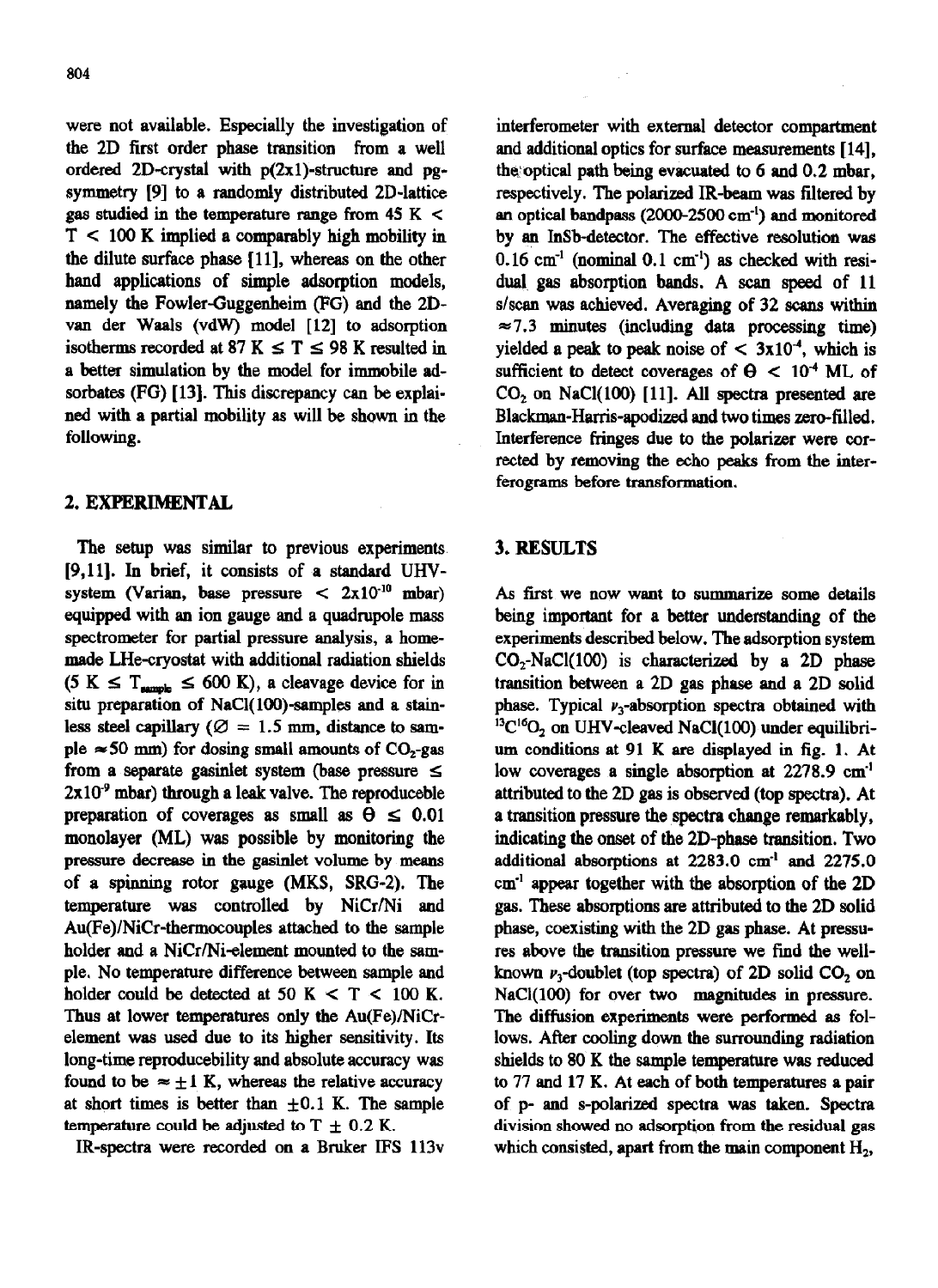

Fig. 1. p- and s-polarized FTIR-spectra of  ${}^{13}C^{16}O_2$  on NaCl(100) at 91 K. 2D gas (top), 2D solid (bottom) and coexistence of these phases. Note the increased ordinate scaling by a factor 3 in the top spectra.

prepared on one crystal face by dosing with the  $CO<sub>2</sub>$  adsorbed on NaCl(100), which was found at capillary. The isotope  ${}^{13}C_1{}^{6}O_2$  was chosen to avoid higher temperatures at 2278.8 cm<sup>-1</sup> (45 K) and overlap with baseline instabilities due to residual  $2278.9 \text{ cm}^{-1}$  (91 K) [11]. Uncertainties in the local atmospheric  $CO<sub>2</sub>$  in the optical path. Isotope impuri- adsorbate density due to the unknown spreading ties in the probe gas caused a composition of  $\approx$  behaviour of the capillary might be reduced by 90.8  $\frac{^{13}C^{16}O_2}{^{13}C^{16}O_2}$ , 8.6 % <sup>13</sup>C<sup>16</sup>O<sup>18</sup>O and traces (<1%) comparison with the data obtained from equilibrium of  ${}^{12}C^{16}O_2$ ,  ${}^{13}C^{18}O_2$  and  ${}^{12}C^{16}O^{18}O$ . The dosed a- coverages at higher temperatures. At 91 K a linear mount yielded a coverage of  $\theta \approx 0.026$  ML as re- relationship between coverage and linewidth vealed from the integrated area of the whole ab- (FWHM) of the lattice gas due to (dynamic or sorption (top spectra of fig. 2). The spectra show static) lateral interactions of  $\Delta FWHM \approx 12$ two narrow bands at  $\tilde{p} = 2278.7$  cm<sup>-1</sup> (FWHM = cm<sup>-1</sup>/ML was found at coverages between 0.001  $\leq$ 0.28 cm<sup>-1</sup>) and 2278.0 cm<sup>-1</sup> (FWHM = 0.26 cm<sup>-1</sup>)  $\Theta/ML \le 0.01$  [15]. Assuming a similar relationship on a broad background. Both bands contribute to the at 17 K a mean adsorbate density in the lattice gas whole integrated area with  $\approx 40\%$  and  $\approx 14\%$  re- phase of  $\rho = 0.02{\text -}0.03$  ML is implied by the measpectively. The high frequency band must be at-<br>sured linewidth of FWHM =  $0.28 \text{ cm}^{-1}$ , which

in traces of CO, CH<sub>4</sub> and H<sub>2</sub>O. The adsorbate was tributed to the 2D-lattice gas phase of low density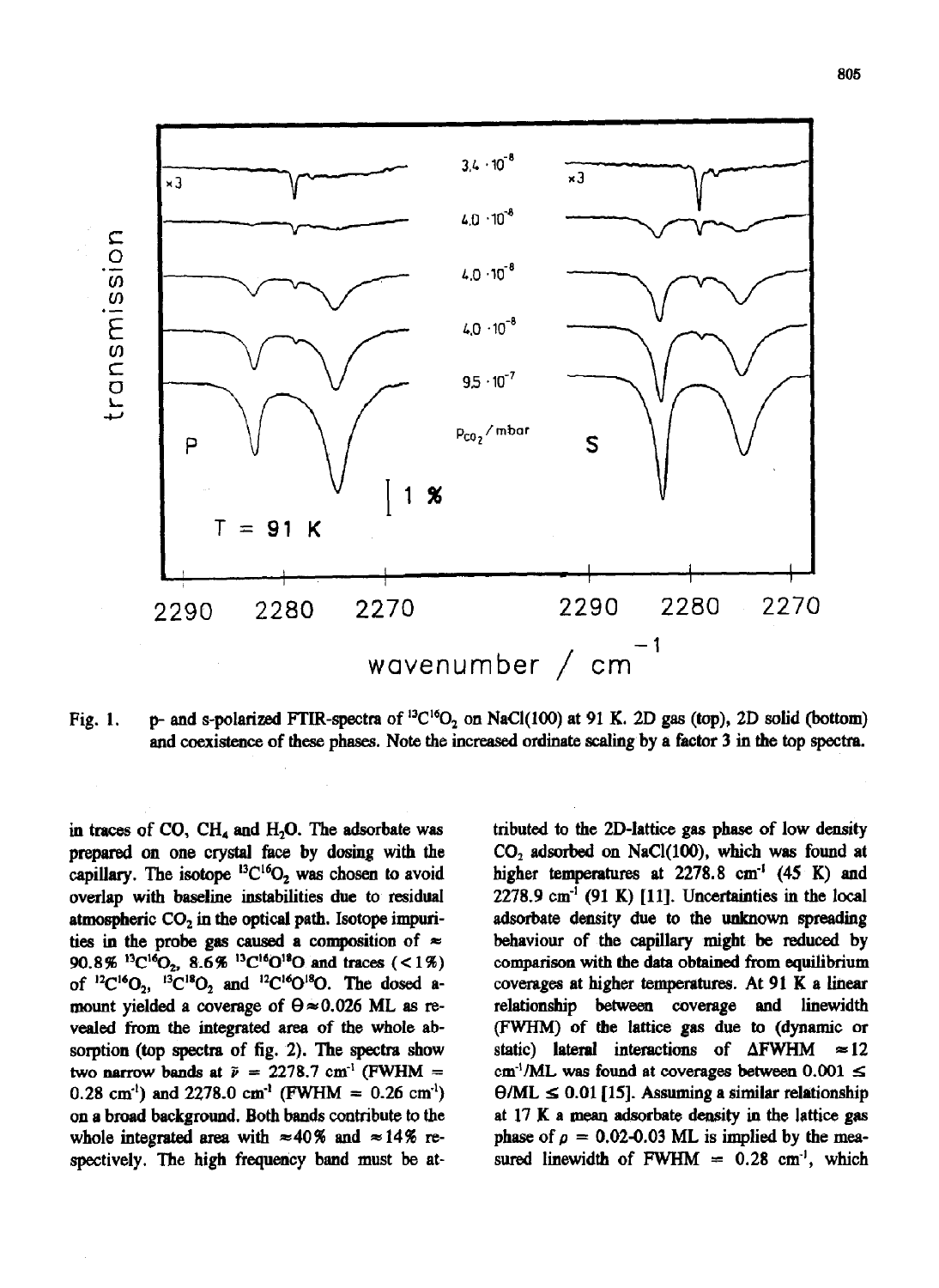

Fig. 2. p- and s- polarized absorption spectra of <sup>13</sup>C<sup>16</sup>O<sub>2</sub> submonolayers ( $\theta \approx 0.026$  ML) on NaCl(100) plane prepared in situ under UHV;  $p < 2x10^{-10}$  mbar.

means that the adsorbate must be spread homogeneously at least over the whole area probed by the IRbeam.

Fits of approximated Voigt functions to the spectra result in two additional bands at 2276.9 and 2280.0 cm<sup>-1</sup> (FWHM =  $1.1$ -1.5 cm<sup>-1</sup>). The ratio of the integrated areas of s- and p-polarized spectra for each band within the experimental error is  $A_n / A_n =$ 1.7, which is predicted by theory for transition dipoles oriented parallel to the surface [14]. The spectra were constant in time (t > 1h) at  $T = 17.2$ K but changed remarkably following a T-jump to T = 22.7 **K (fig.** 2). The T-jump was performed within 30-45 sec., the time lag between the jump and each spectnun (mean of the sampling time) is given in the figure.

The absorption at 2278.0 cm<sup>-1</sup> vanishes nearly immediately, whereas the main peak at 2278.7 cm<sup>-1</sup>

decreases slowly. correspondingly the broader background grows, resulting in a constant overall absorption. Thus no desorption was observed in concert with other experiments where desorption on the time-scale of **experiment was** found to become important only at  $T > 77$  K  $[11]$ . This behaviour was reproduced on a second sample (not shown).

The procedure -cooling down to  $\approx 17$  K, dosing additional  $\approx 0.022$  ML, T-jump to 21-24 K- was repeated four times, yielding a final overall coverage of  $\theta \approx 0.113$  ML. The temperatures for the observation of diffusion were chosen to 21.6 K, 22.3 K, 22.7 K, 23.0 K and 23.7 K respectively. The K, 22.7 K, 23.0 K and 23.7 K respectively. spectra obtained directly after dosing at  $T \approx 17$  K are displayed in fig. 3. The most obvious feature besides the 2D-lattice gas absorption is the growing low frequency band which shifts to 2276 cm" with increasing coverage and broadens to FWHM  $\approx$  6 cm<sup>-1</sup>.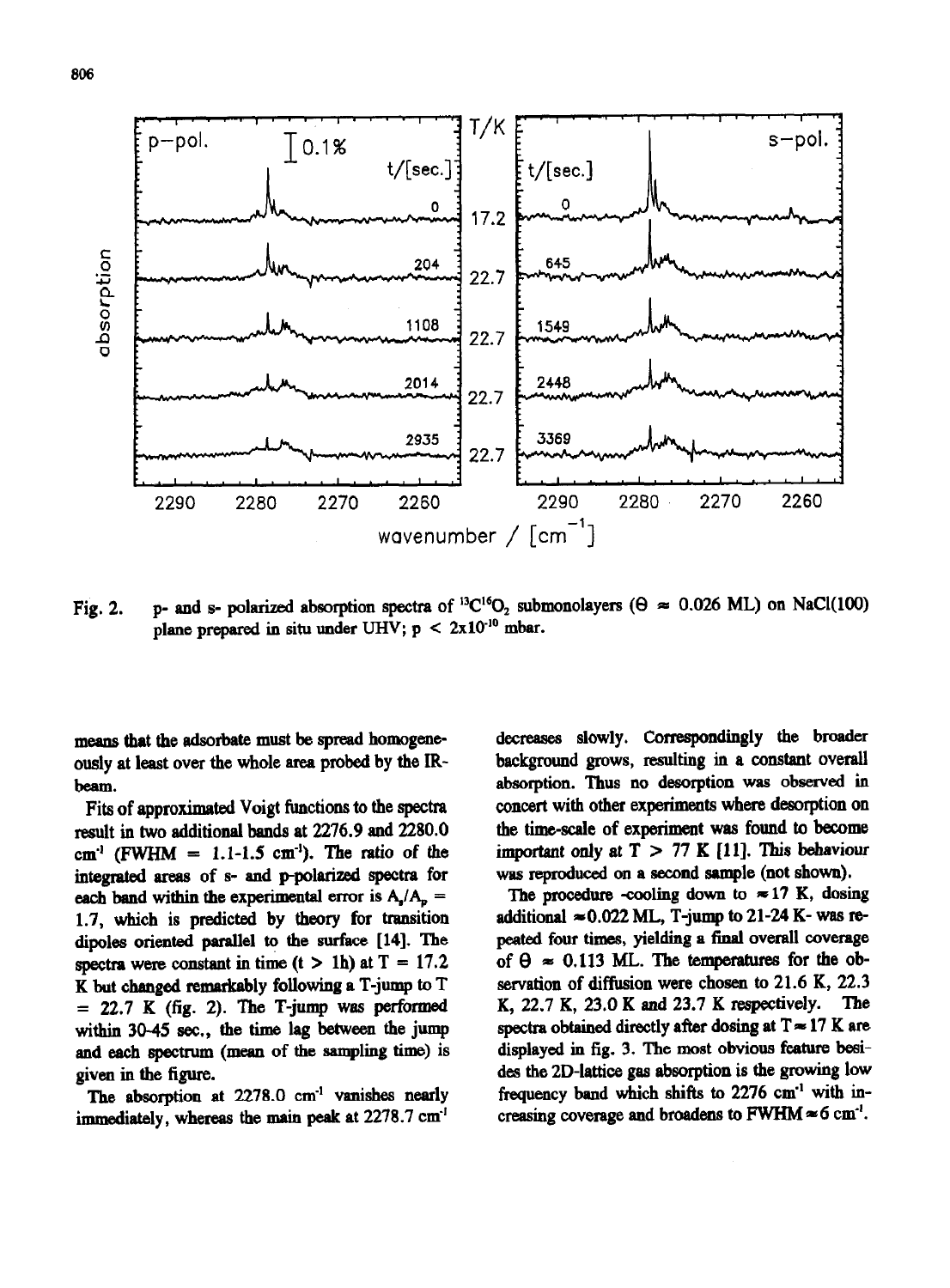

Fig. 3. p- and s-polarized absorption spectra of <sup>13</sup>C<sup>16</sup>O<sub>2</sub> at different coverages and T  $\approx$  17 K. A T-jump to 21 K **C T < 24 K followed by -** 1 hour of diffusion at constant **T was performed between each**  pair of spectra. The absorption of minor component <sup>13</sup>C<sup>16</sup>O<sup>18</sup>O in the adsorbate is observed around 2260 cm".

**After completing the last cycle the sample was heated in steps** to 44.3 K, 56.6 **K and** 66.5 K (fig. 4). The **initially broad singlet absorption at** 2276  $cm^{-1}$  (T = 23.0 K) changes into the well known correlation field doublet of extended ordered CO, islands on NaCl(100) with  $\tilde{p} = 2274$  cm<sup>-1</sup> and 2283 cm<sup>-1</sup> ( $T \ge 44.3$  K). At higher temperatures ( $T =$ 56.6 K and 66.5 K) the absorption of the **2D-latticegas in thermodynamic equilibrium with the islands appears at** 2278.8 cm". From the temperature depeudence **of the density of the coexisting 2D-gas the**  enthalpy of 2D-sublimation was determined to  $\Delta H<sub>a</sub>^{2D}$  $= (3.0 \pm 0.1) \text{ kJ/mol}$  [11].

#### **4. DISCUSSION**

**The** experimental results can be summarized as follows:

**a)** At **17** K a **2D-lattice gas can be prepared by dosing small amounts of CO,-gas with a capillary. The extrapolation of thermodynamic data [ 161 implies an**  equilibrium density of  $\rho_{\text{coex}}$  (17 K)  $\approx 2 \cdot 10^9$  ML far below the detection limit. Thus this phase must be **regarded as strongly supersaturated but metastable due to the low temperature.**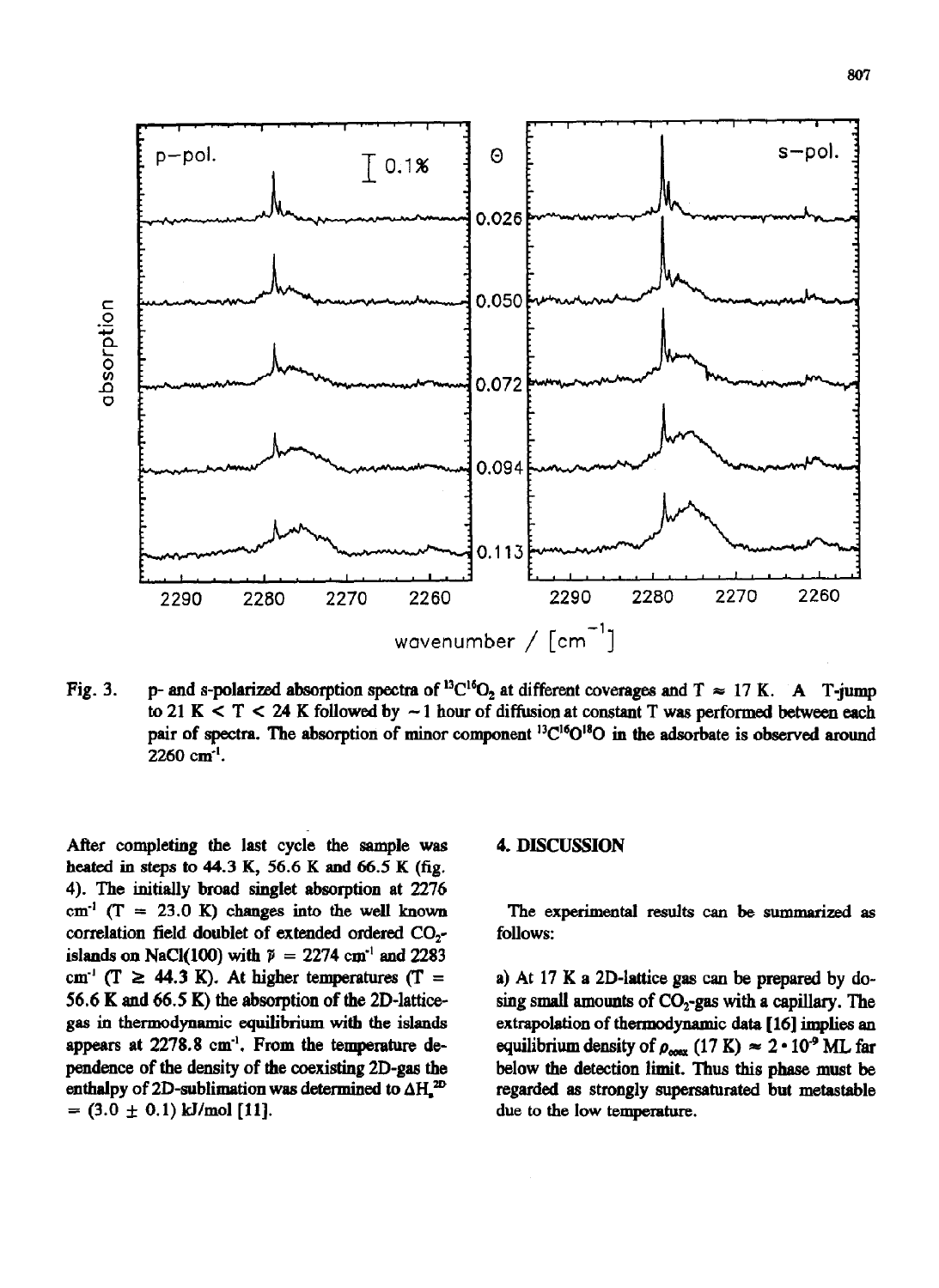

Fig. 4. Spectra of <sup>13</sup>C<sup>16</sup>O<sub>2</sub>/NaCl(100) at  $\theta \approx 0.113$  and different temperatures, recorded with increasing temperatures.

b) At 21 K - 24 K a decrease of the 2D-gas absorption indicates the onset of surface diffusion followed by forming of disordered clusters and/or capturing of molecules at steps. Both processes -clustering on terrace sites or at steps- are not distinguishable by FTIR-spectroscopy without further efforts. Probably both occurs, depending e.g.on the local terrace size, adsorbate density and nucleation behaviour [17].

c) At 24 K  $-$  44 K ordering of the cluster takes place indicated by the appearance of the correlation field doublet due to islands with the monolayer structure.

### 4.1. **Surface diffusion**

**Since the** spectra give no mfomation about the exact diffusion geometry -only qualitative assumptions can be made about step densities and arrangements- in a first approach one of the simplest 2Ddiffusion models wilJ be used for a quantitative evaluation of the data. Under the assumption of circular terraces of radius r (which is as wrong as assuming **a square** symmetry for NaCl vacuum cleavage faces [IS]) the solution of Fick's second law for the diffusion of initially randomly distributed molecules (concentration  $c = c_0$  for  $t = 0$ ) to the edges  $(c=0$  for  $t=\infty$ , i.e. all molecules leave the plane) is [19]:

$$
c/c_0 = f \cdot \sum_{n=1}^{\infty} 4x_n^{-2} \cdot e^{-x_n^2 Dt/r^2}
$$
 (1)

where the  $x_n$  are the positive roots of  $J_0(x_n) = 0$  and  $J_0$  is the Bessel function of the first kind of order zero, Eq. (1) is valid only in the low coverage limit since it does not conserve mass  $(c_{\infty} = 0)$  and requires a coverage independent D. The factor f was introduced to take into account a possible error in the determination of  $c_0$  and yields (1  $\pm$  0.05) in each fit. A least squares fit of eq. (1) to the first set of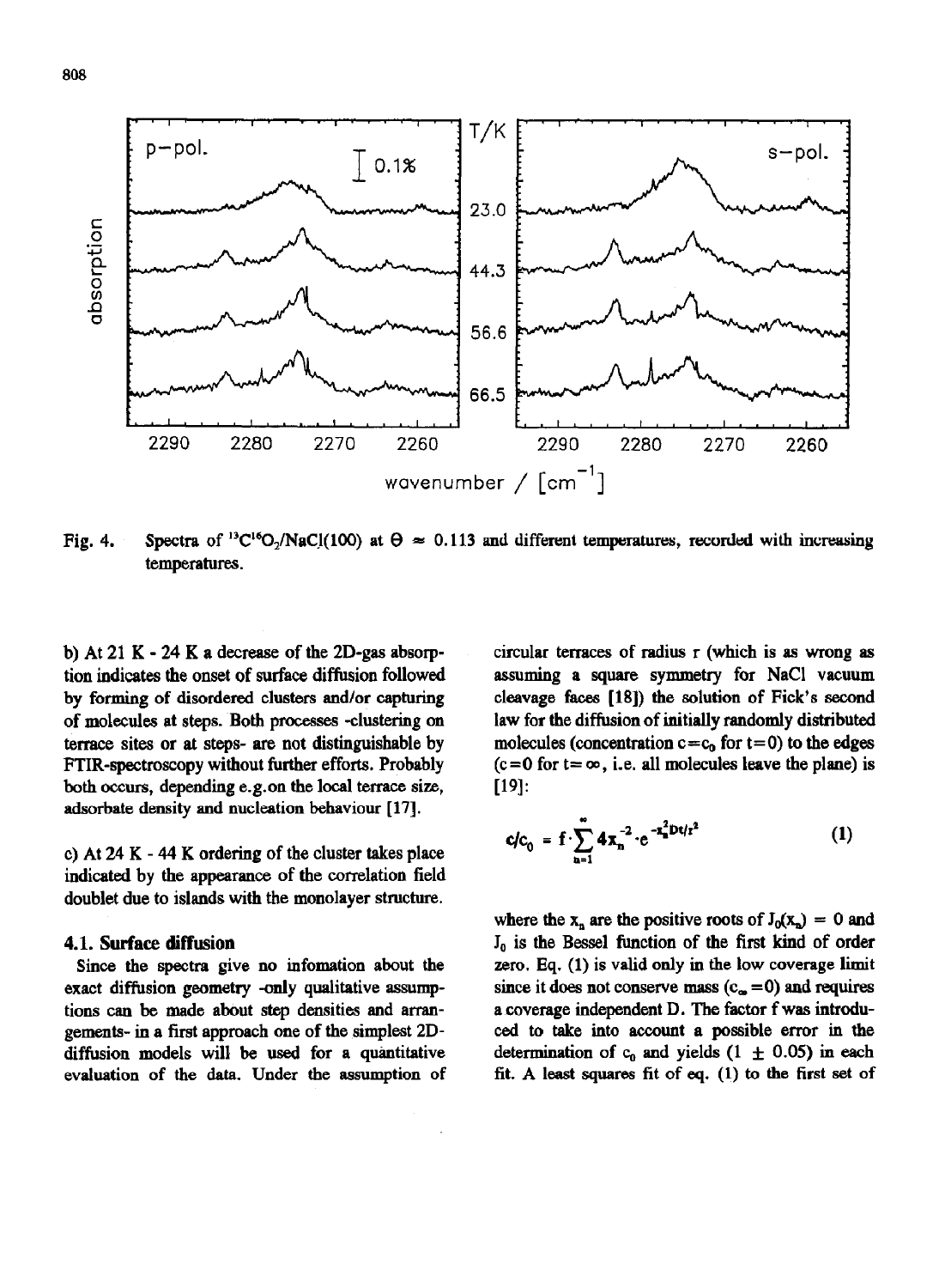

Fig. 5.

Time evolution of the integrated lattice gas absorption at  $T = 22.7$  K, normalized to the initial amount at  $T=17.2$  K (see fig. 1). Vertical error bars are due to integration uncertainities, horizontal bars denote the sampling time (352 sec) for each data point. Its uncertainty is  $\pm$  1 sec. Solid line is a least squares fit of eq.  $(1)$  to the data.

data is shown in fig. 5, the resulting (corrected) fit parameter  $D/r_0^2$ , including results from the other experiments, are displayed in fig. 6. The correction was made by eq.  $(2)$  by taking into account the reduced free area after each cycle due to additional adsorption of  $\Delta\Theta \approx 0.022$  ML.

$$
\mathbf{r}^2 = \mathbf{r}_0^2 (1 - \Delta \Theta) \tag{2}
$$

Application of the Arrhenius law  $(eq.(3))$ 

$$
\ln \frac{D}{r_0^2} = \ln \frac{D_0}{r_0^2} - \frac{E_{\text{diff}}}{RT}
$$
 (3)

yields the barrier for surface diffusion  $E_{diff}$  =



Fig. 6.

Arrhenius-plot of the corrected fit-parameter  $D/r<sub>0</sub>$ <sup>2</sup> according to eq. $(2)$ . Data points marked with open squares were obtained on a second sample. They were shifted by  $0.7 K$  (long time reproduce bility and accuracy of temperature is  $T \pm 1$  K) for better comparison of the slope and not taken into account for the fit. Vertical error bars denote the standard deviation from the fit of eq. $(1)$ , horizontal error bars a relative uncertainty of  $T+0.2$  K.

 $(3.6 \pm 0.9)$  kJ/mol and the preexponential factor of  $D_0/r_0^2 = 10^{4.4 \pm 2.1} s^{-1}.$ 

An approximate value for  $r_0$  can be deduced from recent HAS-experiments on UHV cleavage planes of NaCI, where the mean step distance d was found to exceed the transfer width of the instrument of 45 nm [20]. On the other hand with transmission electron microscopy (TEM) on gold decorated vacuum cleavage planes of NaCl a broad distribution of step distances ranging from the lateral experimental resolution of  $\approx 4$  nm to more than 1000 nm was found [18]. Since our simple model considers uniform terraces the lower limit determined by HAS of  $d = 45$  nm  $(\rightarrow r = 22.5$  nm) will be used in the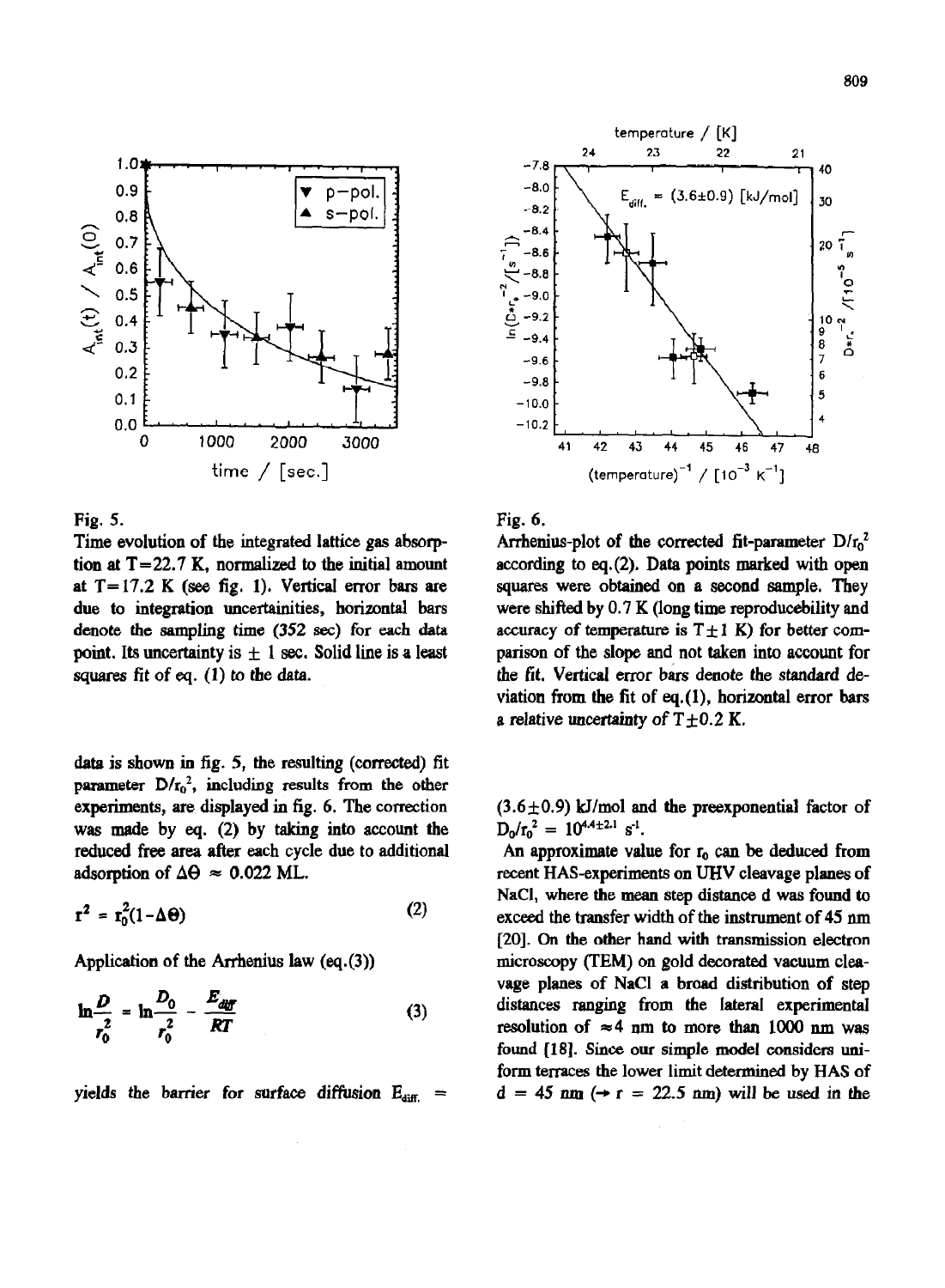

# Fig. 7.

a) Potential energy surface for the CO,-molecule on NaCl(100). The origin corresponds to the Cl-site whereas  $Na<sup>+</sup>$  is located at a distance of 280 nm in either  $\langle 010 \rangle$  or  $\langle 001 \rangle$  direction from the anion.

b) Projection of the calculated diffusion path onto the  $\langle 010 \rangle$  direction. Solid line is a spline curve interpolation of the data, The inserts show the adsorption geometries with minimal potential energy

following to estimate the order of magnitude of  $D_0$ and the attempt frequency  $\nu$  for surface hopping  $(eq.(4))$ :

$$
\nu \approx 4D_0 \lambda^{-2} \tag{4}
$$

with  $\lambda$  being the distance of a single surface hop (= distance between adjacent adsorption sites). Eq. (4) can be obtained from transition state theory by

neglecting activation entropies  $[21]$ . For  $CO<sub>2</sub>$  on NaCl(100) is  $\lambda = 280$  pm (see below). Thus  $D_0 \approx$  $10^{-6.9 \pm 2.1}$  cm<sup>2</sup> s<sup>-1</sup> and  $\nu \approx 10^{8.8 \pm 2.1}$  s<sup>-1</sup>. D<sub>0</sub> is compareably low but similar values were reported in literature for other adsorbtion systems, e.g.  $\text{Xe/W}(110)$ or HIW(110) (cited in [2]). In comparison with the only TR-FTIR study of a surface diffusion process reported so far (with  $\nu = 8 \cdot 10^9$  s<sup>-1</sup> and E<sub>diff</sub> = 18.4 kJ/mol for  $CO/Pt(111)$  [22]) our results seem to be reasonable since CO adsorbed on metals is stronger bonded with external vibrational modes probably at higher frequencies than  $CO<sub>2</sub>$  adsorbed on NaCl(100)  $[5,8,11]$ .

**In** contrast to the large uncertainties in the estimation of the preexponential factor  $D_0$  the diffusion barrier  $E_{\text{diff}}$  is confirmed by theory. Using our model for the determination of the monolayer structure of  $CO<sub>2</sub>$  on NaCl(100) [5] the potential energy surface for a single  $CO<sub>2</sub>$  molecule on NaCl(100) was calculated (fig. 7a).  $V_{min}$  was obtained for several  $(x,y)$ -points above the crystal surface by optimizing the molecule-surface distance and both the azimuth and the tilt angle, similar to the method used by Lakblifi and Girardet [23]. The absolute potential minimum with  $V_{min} = -16.85$  kJ/mol was found above the center of the connection line between two adjacent Na' ions with the molecular axis parallel to the surface. The structure is displayed in the left insert in fig. 7b and confirmed by the polarization dependence of the submonolayer FTIR-spectra at higher temperatures [11] as well as at lower temperatures (figs. 1,2 and 3). The path with lowest energy between two adjacent minima is shown in fig. 7b. Thus the barrier for surface diffusion was estimated to 3.53 kJ/mol. It has to be mentioned that the used potentials are suitable to reproduce the experimental heats of adsorption of the monolayer [5,11] but not of the lattice gas. The measured value of  $q_{st}^s = (32.4 \pm 1.1)$  kJ/mol [11] differs roughly by a factor of two from theory. Therefore the coincidence of experimental and theoretical diffusion barrier should not be overinterpreted since the overall picture is not consistent yet. Due to oversimplifications in the diffusion model and the outlined limits of the potential calculations a larger uncertainty of  $E_{diff.} \approx (3.5 \pm 2)$  kJ/mol must be assumed. A second minimum with  $V_{min} = -15.56 \text{ kJ/mol}$  is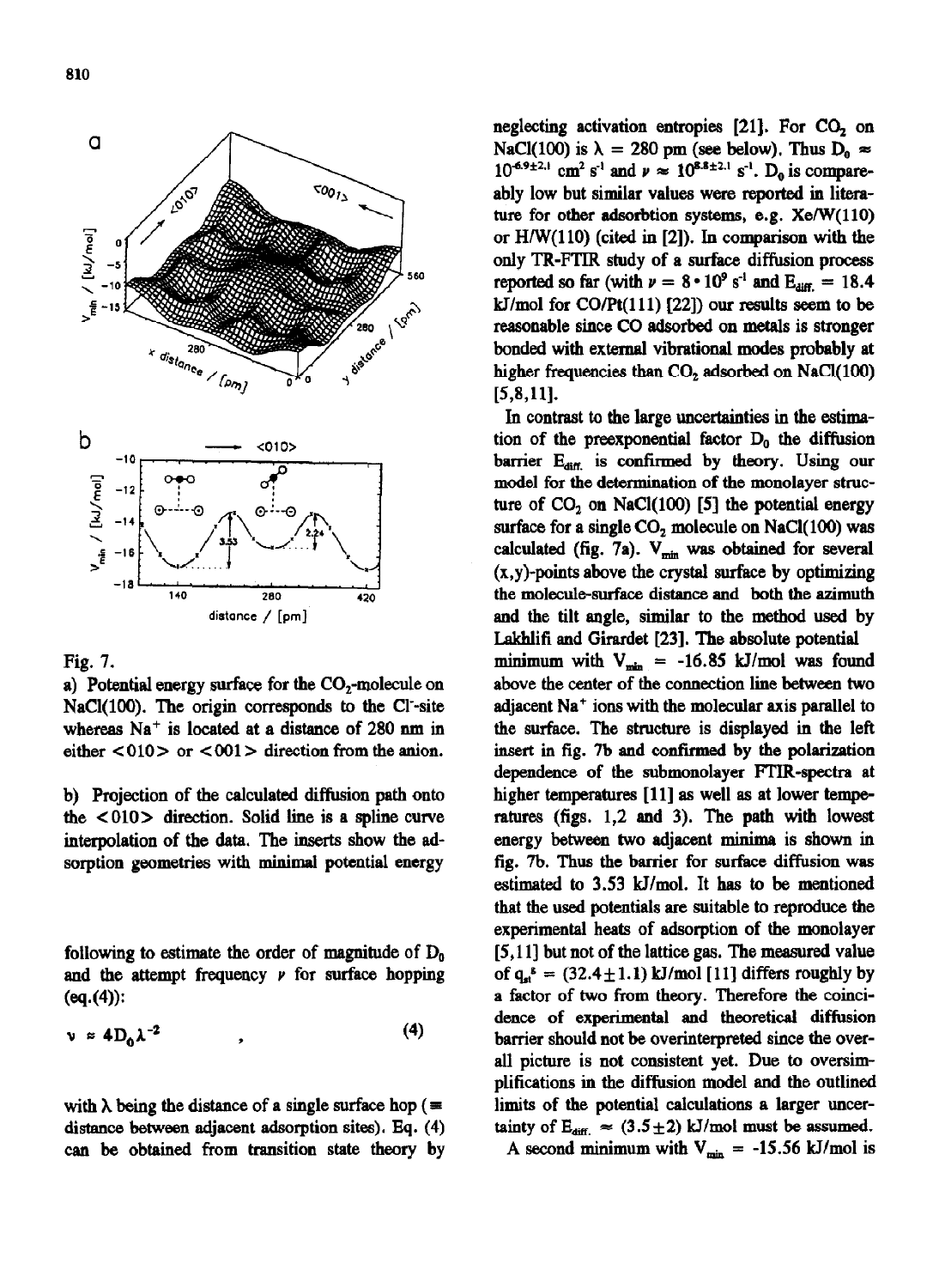found above the connection line between Na<sup>+</sup> and Cl with the  $CO<sub>2</sub>$  molecule inclined by  $41.2^{\circ}$  towards the surface in direction of Cl (right insert in fig. 7b). This position is very similar to the observed arrangement in the monolayer structure [5]. The detection of molecules in the local minimum should be possible by capturing at very low temperatures but requires very rapid loss of initial energy since a few jumps during thermal equilibration would force an initial 1:1 distribution in direction of thermal equilibrium. Assuming Boltzman distribution the population of the local minimum at 17 K is  $\approx 10^{-4}$ compared with the absolute minimum. Thus the second narrow band at 2278.0 cm<sup>-1</sup> in fig. 1 (top spectra) is unlikely to be caused by this adsorption site. On the other hand the amount is expected to be detectable at higher temperatures (N<sub>local min</sub>  $\approx 0.15$ N<sub>lattice</sub> est.). Normal coordinate analysis predicts for the  $\nu_3$ -vibration a redshift by  $\approx 1.6$  cm<sup>-1</sup> with respect to molecules in the absolute minimum. Indeed there is evidence for an additive narrow absorption at higher temperatures (T = 91 K,  $\tilde{\nu}$  = 2277.2 cm<sup>-1</sup>) [11] but considering the uncertainty of the potential as well as the insufficient noise level in the spectra a more detailed investigation requires theoretical and experimental improvements.

### 4.2. 2D-cluster growth and ordering

Cluster growth (without distinction between nucleation at ideal terrace sites and step sites) was observed even at 17 K (top spectra in fig. 1). Broad features were detected in the first spectra contributing with 40-50% to the integrated area of the whole absorption. Since the effective defect density on typical crystals found by decoration with CO<sub>2</sub> never exceeded 11% (usually  $\approx 8\%$  [11]) this absorptions can not be explained by capturing of molecules impinging directly from the gas phase during adsorption. Excluding greater inhomogeneities in the gas flow this initial clustering must have been occurred directly after adsorption, probably during the equilibration time where the heat of adsorption  $(q_a^{\mu})$  $=$  (32.4 $\pm$ 1.1) kJ/mol [11]) dissipates. This allows the molecules to perform a number of surface jumps before being frozen and immobilized in thermal equilibrium with the surface at 17 K. The high defect density of  $\Theta_{\text{def.}} \approx 8\%$  found by decoration with CO<sub>2</sub> yields a 10 nm distance square lattice of steps under the assumption that one NaCl step ion pair causes one defect site (d  $\approx 2a_0/\theta_{def}$ ,  $a_0 = 0.4$ nm). This is in agreement with the HAS data assuming inhomogeneous step distributions. Highly disturbed areas do not contribute to the diffracted intensity but to the background and therefore linewidth analysis of diffraction peaks only give weighted averages of terrace sizes in contrast to the direct decoration method.

Initial clustering at 17 K could explain the reduction of the yielded 2D-lattice gas by  $\approx$  50% between the first and the last adsorption cycle compared with the overall reduction of the free area of only  $\approx$  11.3%, while equal amounts were dosed in each case.

Between 24.0 and 44.3 K ordering of the clusters takes place. Long range ordering is indicated by the onset of the correlation field, whereas a change in the local adsorbate geometry is indicated by the different polarization dependencies of the spectra. At  $T \leq 24$  K a molecular orientation parallel to the surface is observed in contrast to the equilibrium structure at higher temperatures where the molecules are inclined by 34° towards the surface.

The temperature range corresponds to the transition temperature at  $\approx 35$  K where crystallisation of amorphous CO<sub>2</sub> was observed [24]. Additionally in previous adsorption experiments with coverages 1 ML  $< \theta < 1.2$  ML of CO<sub>2</sub> on NaCl(100) [9,25] a dramatic change in the IR-absorption of the first layer was found reproduceble below 40 K. Both give strong evidence for the immobilisation of  $CO<sub>2</sub>$ . molecules ontop of a  $CO_2$ -layer at T < 40 K. Thus ordering of the clusters between 24 and 44 K (fig. 4) is favored by first an increased mobility of  $CO<sub>2</sub>$ molecules bonded to other CO<sub>2</sub> molecules and second an increased equilibrium density of the 2Dlattice gas phase (e.g.  $\rho_{\text{coex.}} \approx 3 \cdot 10^{-5} \text{ ML at T} =$ 35 K).

Mobility of  $CO<sub>2</sub>$  on NaCl(100) terraces is high at this temperature and does not limit the achievement of surface equilibrium at  $T > 35$  K, consistent with thermodynamic studies at  $45 K < T < 100 K [11]$ . In contrast referring to adsorption models, the adsorbate has to be regarded as mostly immobile since